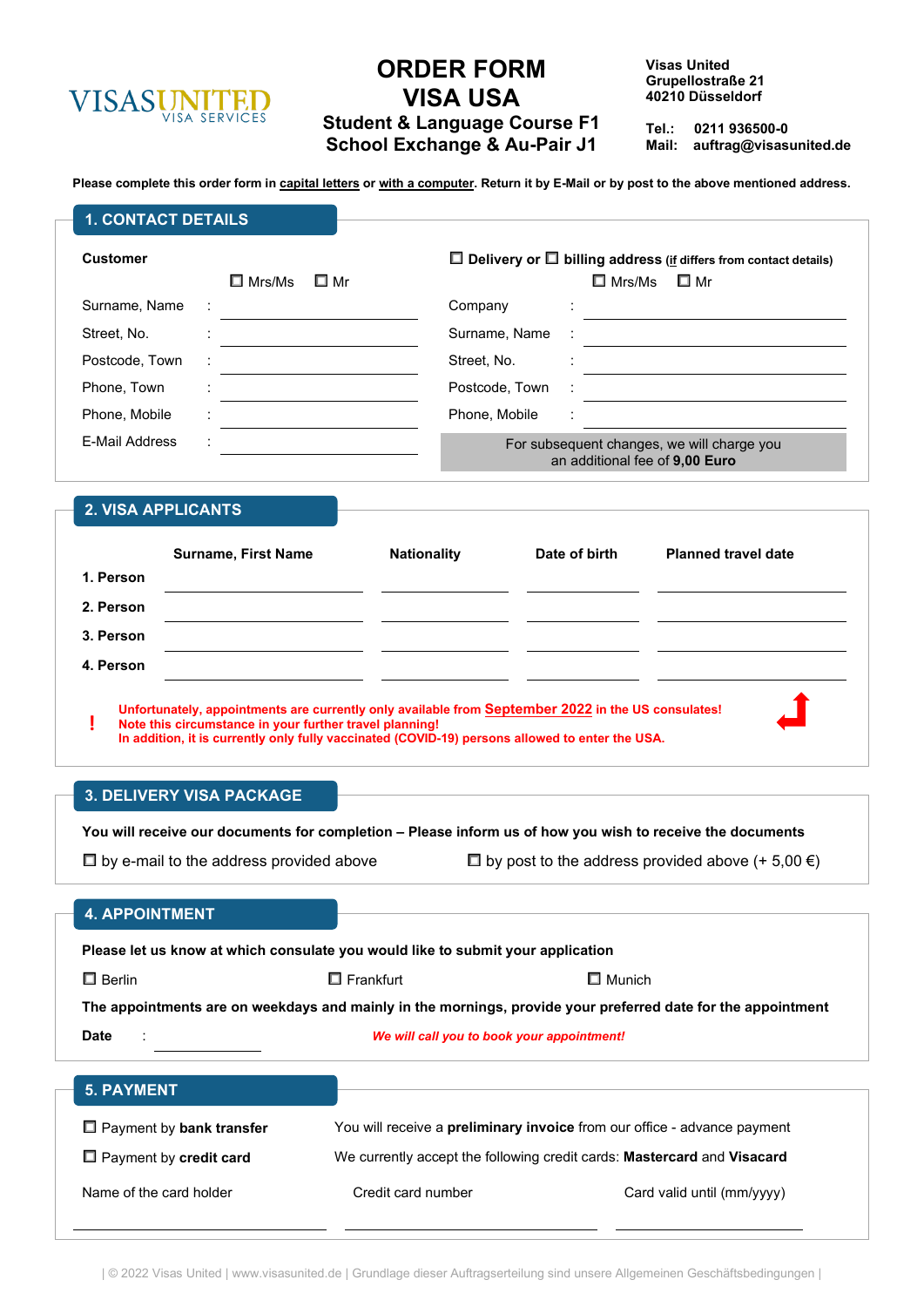| 6. FEES                                                                                                                                                                                                                                                                                                                                                                                                                                                                                   |        |                |
|-------------------------------------------------------------------------------------------------------------------------------------------------------------------------------------------------------------------------------------------------------------------------------------------------------------------------------------------------------------------------------------------------------------------------------------------------------------------------------------------|--------|----------------|
| Below is an overview of the costs for your order.<br>Please refer to our price list on our website for possible additional costs for further services.                                                                                                                                                                                                                                                                                                                                    |        |                |
| Visas United Processing Fee (1) + Consular Fees (2) + Optional Services (3) + SEVIS Fee (4)<br>= TOTAL COST OF THE ORDER                                                                                                                                                                                                                                                                                                                                                                  |        |                |
| <b>Visas United Processing Fee (1)</b>                                                                                                                                                                                                                                                                                                                                                                                                                                                    |        |                |
| We charge the following fees for our service - prices are per person.<br>(Consultation, preparation of visa application, application processing, payment transfer, appointment booking)                                                                                                                                                                                                                                                                                                   |        |                |
| Service fee for applying for your USA visa (F1 Visum)                                                                                                                                                                                                                                                                                                                                                                                                                                     |        | 299,00 Euro    |
| Service fee for applying for your USA visa (J1 Visum)                                                                                                                                                                                                                                                                                                                                                                                                                                     |        | 299,00 Euro    |
| + PLUS ADDTIONAL+                                                                                                                                                                                                                                                                                                                                                                                                                                                                         |        |                |
| Konsularische Gebühren (2)                                                                                                                                                                                                                                                                                                                                                                                                                                                                |        |                |
| The consular fees shown here are charged by the USA consulates - All prices are per person.<br>The following costs are partially VAT exempt and may vary slightly due to the exchange rates!<br>Payment forwarding charges are already included in the above prices.<br>In case of visa refusal, fees will not be refunded!                                                                                                                                                               |        |                |
| F1 Visa - Validity of the visa in accordance with I-20 Certificate                                                                                                                                                                                                                                                                                                                                                                                                                        | $\Box$ | 154,28 Euro    |
| J1 Visa - Validity of the visa in accordance with the DS-2019 Certificate                                                                                                                                                                                                                                                                                                                                                                                                                 | □      | 154,28 Euro    |
| + PLUS ADDTIONAL+                                                                                                                                                                                                                                                                                                                                                                                                                                                                         |        |                |
| <b>Optionale Services (3)</b>                                                                                                                                                                                                                                                                                                                                                                                                                                                             |        |                |
| If the visa is approved after your interview appointment, the US consulate will keep your passport to issue and enter the<br>visa. You will then be notified to pick up your passport, which you can either collect in person at a service provider not far<br>from the U.S. consulate or authorise another person to collect it on your behalf.                                                                                                                                          |        |                |
| Alternatively, you can have the passport sent directly to an address of your choice by a courier service designated by the<br>consulate. The U.S. consulate charges separate fees for this service - prices are per person.                                                                                                                                                                                                                                                               |        |                |
|                                                                                                                                                                                                                                                                                                                                                                                                                                                                                           |        |                |
|                                                                                                                                                                                                                                                                                                                                                                                                                                                                                           | $\Box$ | 26,00 Euro     |
|                                                                                                                                                                                                                                                                                                                                                                                                                                                                                           | $\Box$ | free of charge |
| + PLUS ADDTIONAL+                                                                                                                                                                                                                                                                                                                                                                                                                                                                         |        |                |
| Return shipping by courier<br>Self pick-up<br><b>SEVIS Fee (4)</b>                                                                                                                                                                                                                                                                                                                                                                                                                        |        |                |
| The SEVIS fee is payable for all F1 and J1 visas so that your officially issued certificate (1-20 or DS-2019)<br>can be activated. Some organisations will pay the SEVIS payments for their participants . However, If<br>your organisation does not do this, then we can transfer your SEVIS payment for you at no extra charge.<br>The following costs are partially VAT exempt and may vary slightly due to the exchange rates!<br>In case of visa refusal, fees will not be refunded! |        |                |
|                                                                                                                                                                                                                                                                                                                                                                                                                                                                                           | $\Box$ | 340,00 Euro    |
| Payment of the F1 SEVIS fee in the amount of 350.00 USD<br>Payment of the J1 SEVIS fee in the amount of 220.00 USD                                                                                                                                                                                                                                                                                                                                                                        | П      | 215,00 Euro    |

## **7. ORGANISATION**

**If your trip is organized through an organisation or language school, please indicate the name of it!**

**Name of organisation/language school:**

*If special conditions are available for your language organisation, we will take these into account when invoicing.*